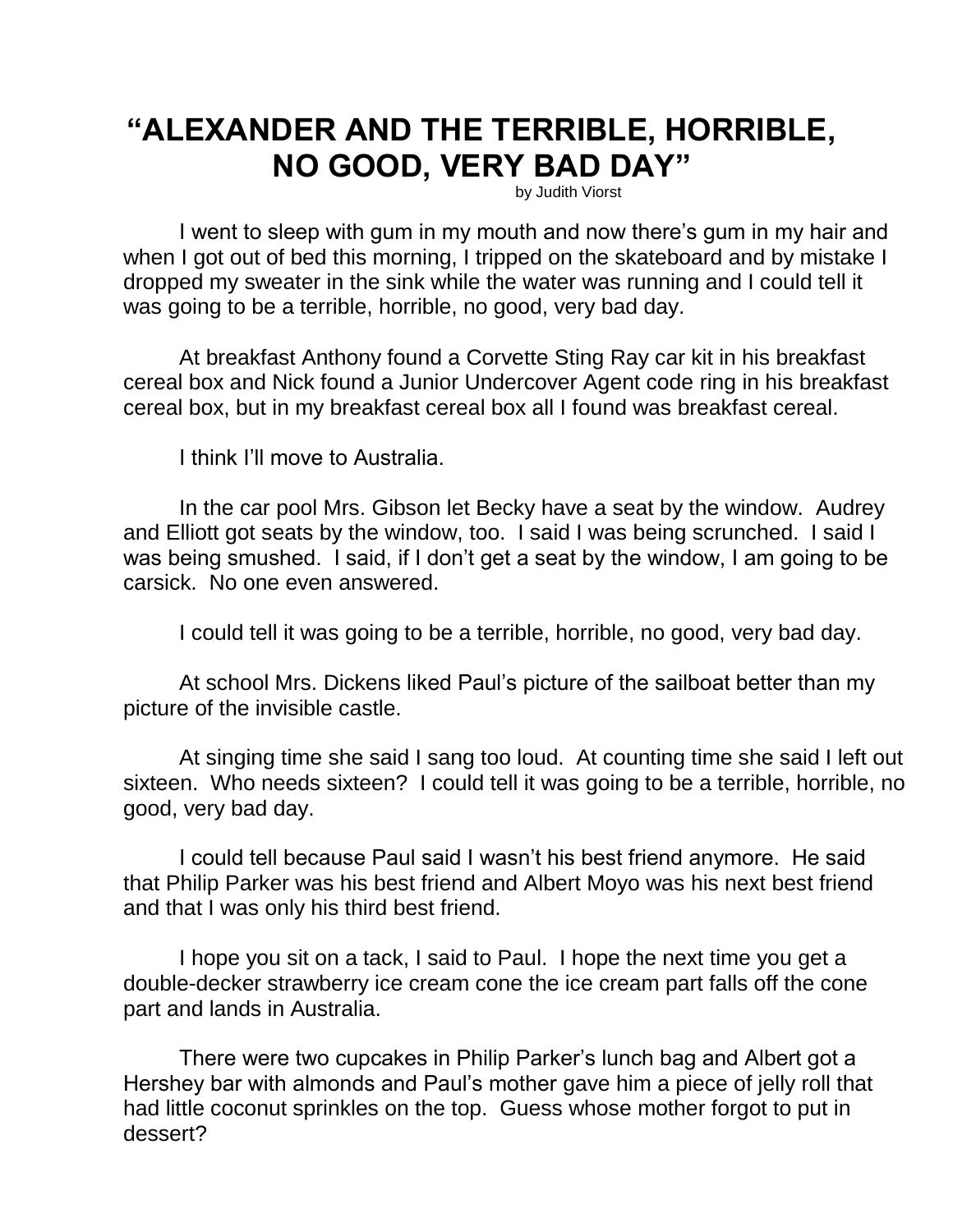It was a terrible, horrible, no good, very bad day.

That's what it was, because after school my mom took us all to the dentist and Dr. Fields found a cavity just in me. Come back next week and I'll fix it, said Dr. Fields.

Next week, I said, I'm going to Australia.

On my way downstairs the elevator door closed on my foot and while we were waiting for my mom to go get the car Anthony made me fall where it was muddy and then when I started crying because of the mud Nick said I was a crybaby and while I was punching Nick for saying crybaby my mom came back with the car and scolded me for being muddy and fighting.

I am having a terrible, horrible, no good, vary bad day, I told everybody. No one even answered.

So then we went to the shoestore to buy some sneakers. Anthony chose white ones with blue stripes. Nick chose red ones with white stripes. I chose blue ones with red stripes but then the shoe man said, We're all sold out. They made me buy plain old white ones but they can't make me wear them.

When we picked up my dad at his office he said I couldn't play with his copying machine, but I forgot. He also said to watch out for the books on his desk, and I was careful as could be except for my elbow. He also said don't fool around with his phone, but I think I called Australia. My dad said please don't pick him up anymore.

It was a terrible, horrible, no good, very bad day.

There were lima beans for dinner and I hate lima beans.

There was kissing on TV and I hate kissing.

My bath was too hot, I got soap in my eyes, my marble went down the drain, and I had to wear my railroad-train pajamas. I hate my railroad-train pajamas.

When I went to bed Nick took back the pillow he said I could keep and the Mickey Mouse nightlight burned out and I bit my tongue.